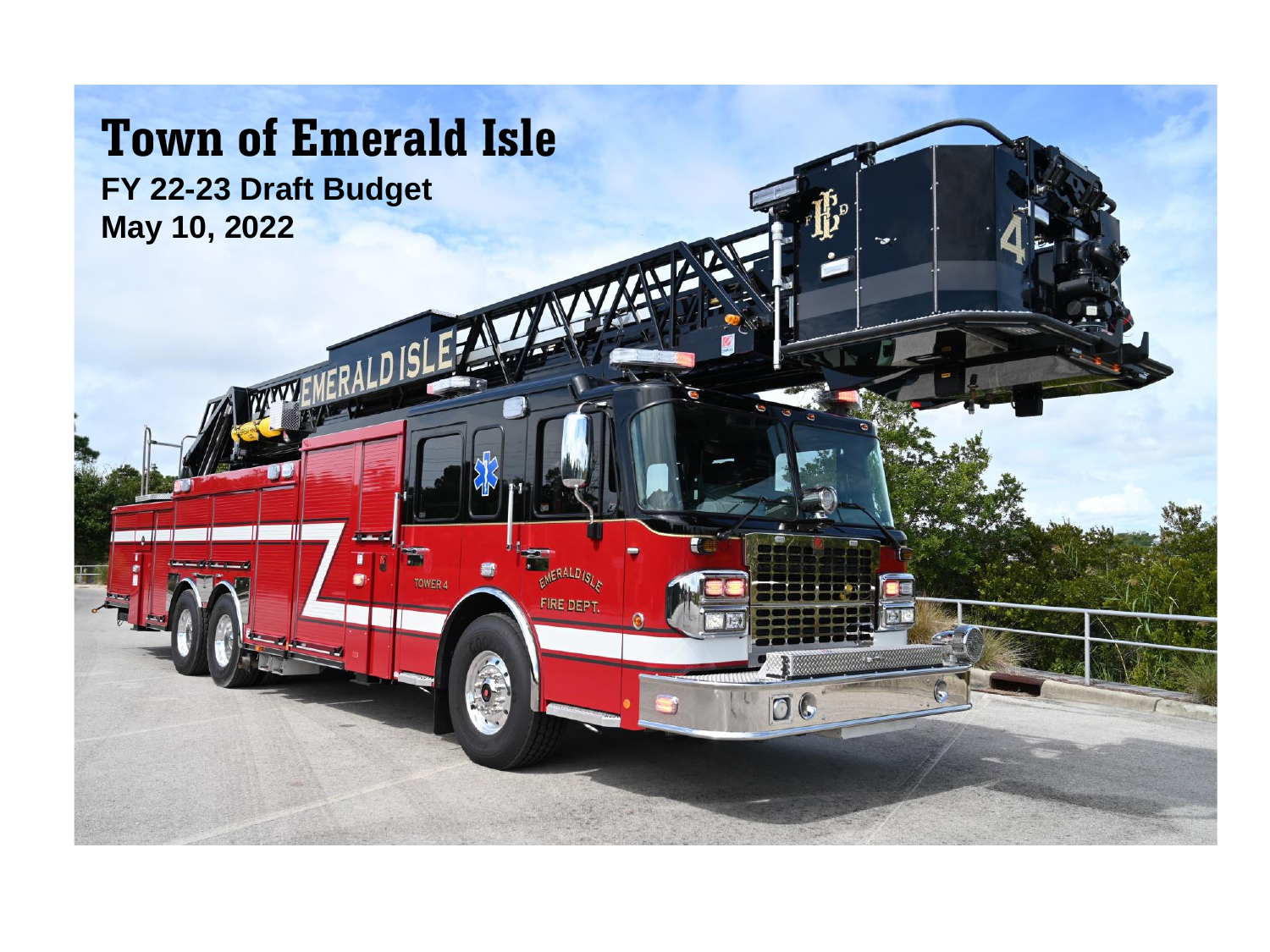#### **General Overview**

- Presentation of balanced DRAFT FY 22-23 budget
- Developed to meet the goals set by the Board of Commissioners
	- *Discussed August 2021 and January 2022*
- Maintain/improve upon the high standards held in Emerald Isle
- Consider a local tax rate of 16.5 cents
	- *Annual CPI is 9.12%*
	- *Proposed is a 1.0 cent tax increase (over FY 21-22)*
- Consider a minor increase in solid waste service fee
	- *Current rate is \$265/year and the prosed rate is \$275/year*
	- *Increase of \$0.84/ month or \$10 per year*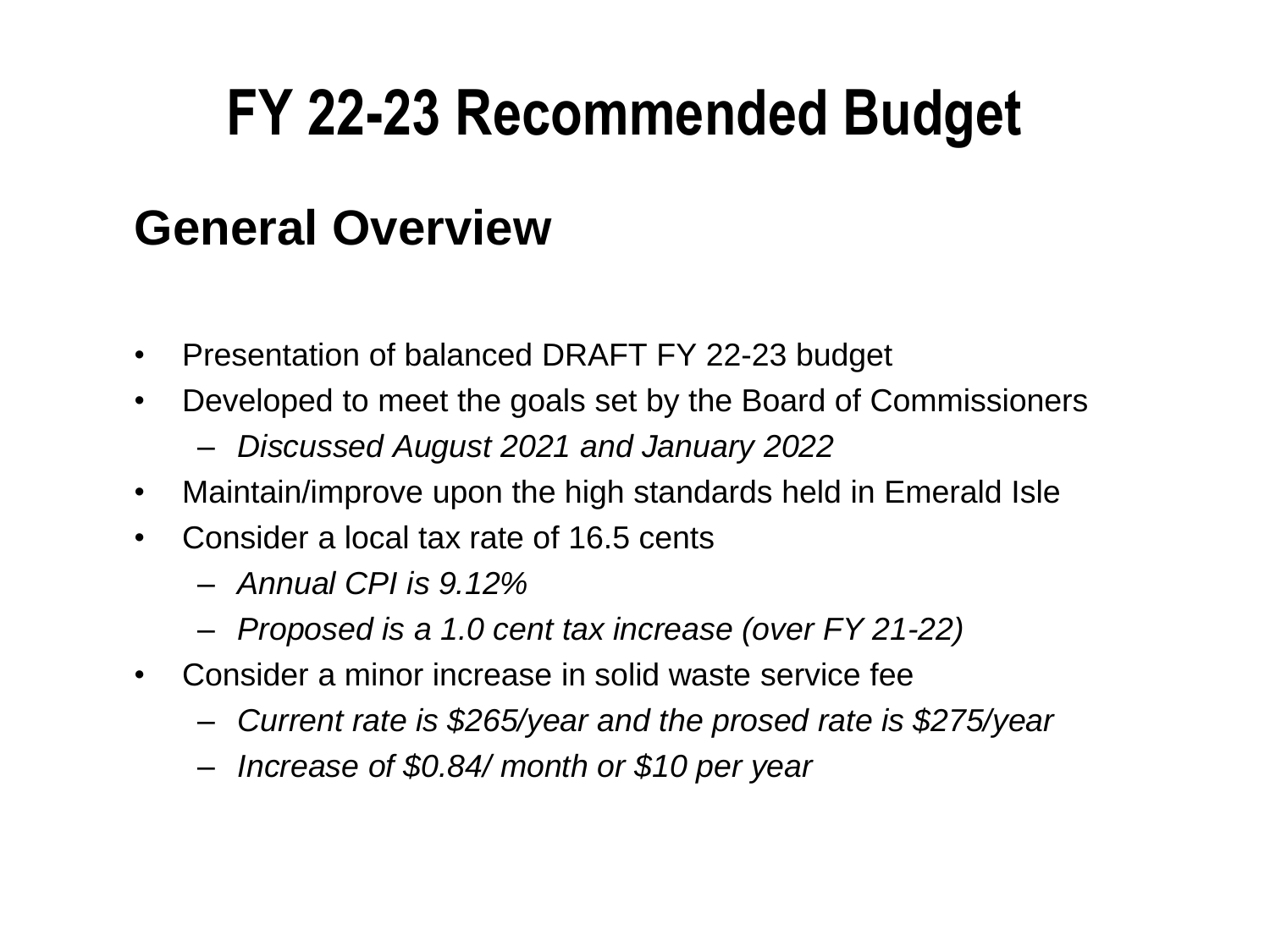#### **Primary Budget and Capital Plan Goals**

- 1. Continued enhancements to Beach Safety actions and staffing
- 2. Emergency Services Task Force: *Complete the evaluation process to explore options related to a joint emergency operations complex.*
- 3. Prepare for the retirement of Public Works Director, Artie Dunn.
- 4. Prepare for the retirement of Fire Chief, Bill Walker.
- 5. Prepare for the retirement of Assistant Fire Chief, Don Askew.
- 6. Provide a salary increase for Town employees consist with CPI considerations and maintain current employee benefits package

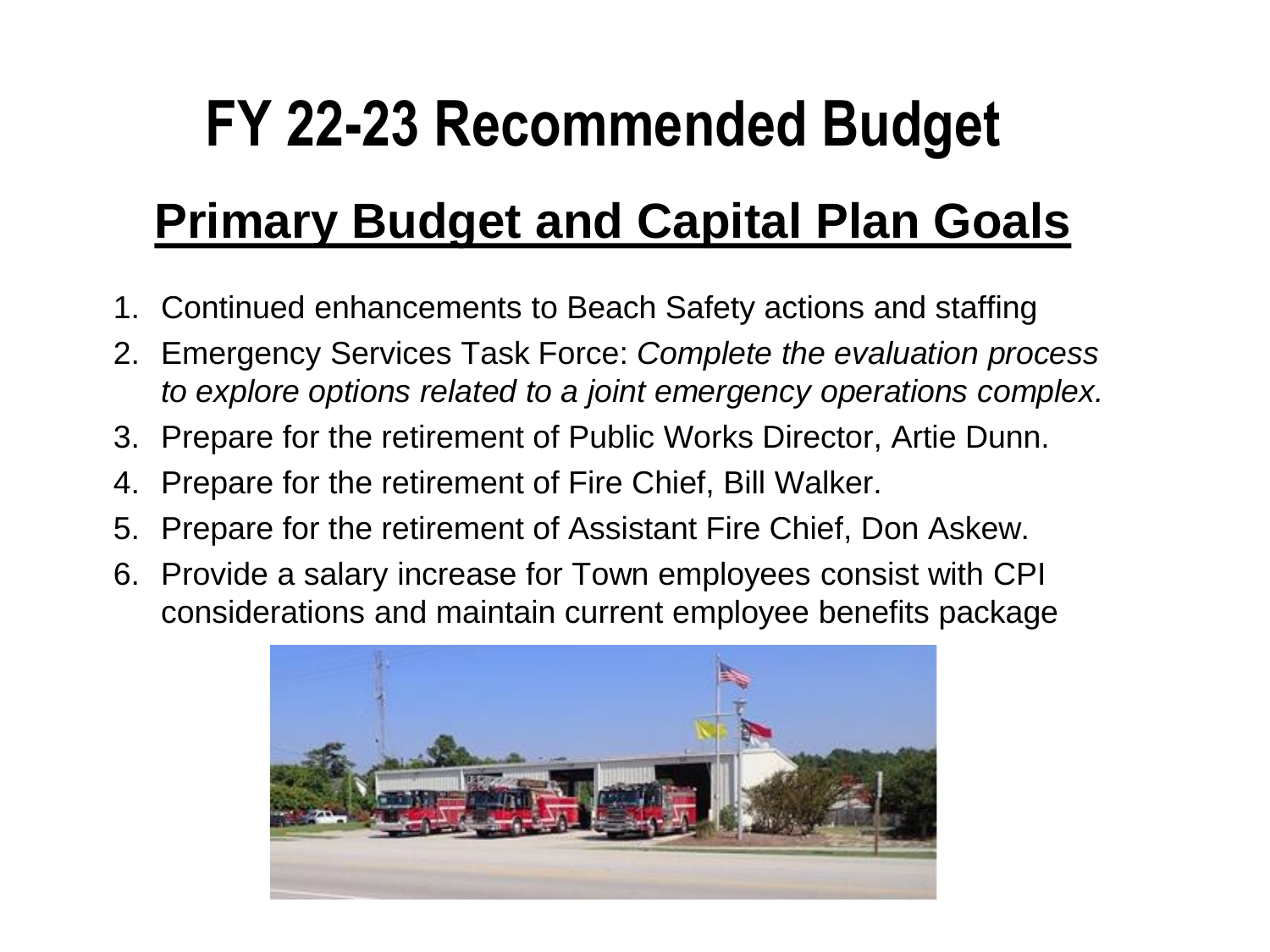- **Total Town Budget** = \$12,712,457 across all funds
- **General Fund** = \$12,233,640
- **General Fund tax rate of 16.5 cents**
	- 15.5 cents for general services, 1.0 cent for beach nourishment
	- $-$  EI is now the 2<sup>nd</sup> lowest of 21 NC oceanfront municipalities
- Total General Fund property tax revenues ~ \$5.17 million
	- Average value (\$399,908) taxpayer's annual General Fund tax bill is approximately \$935 (\$660 plus \$275 annual solid waste fee)
- Sales tax revenues projected at \$2.69 million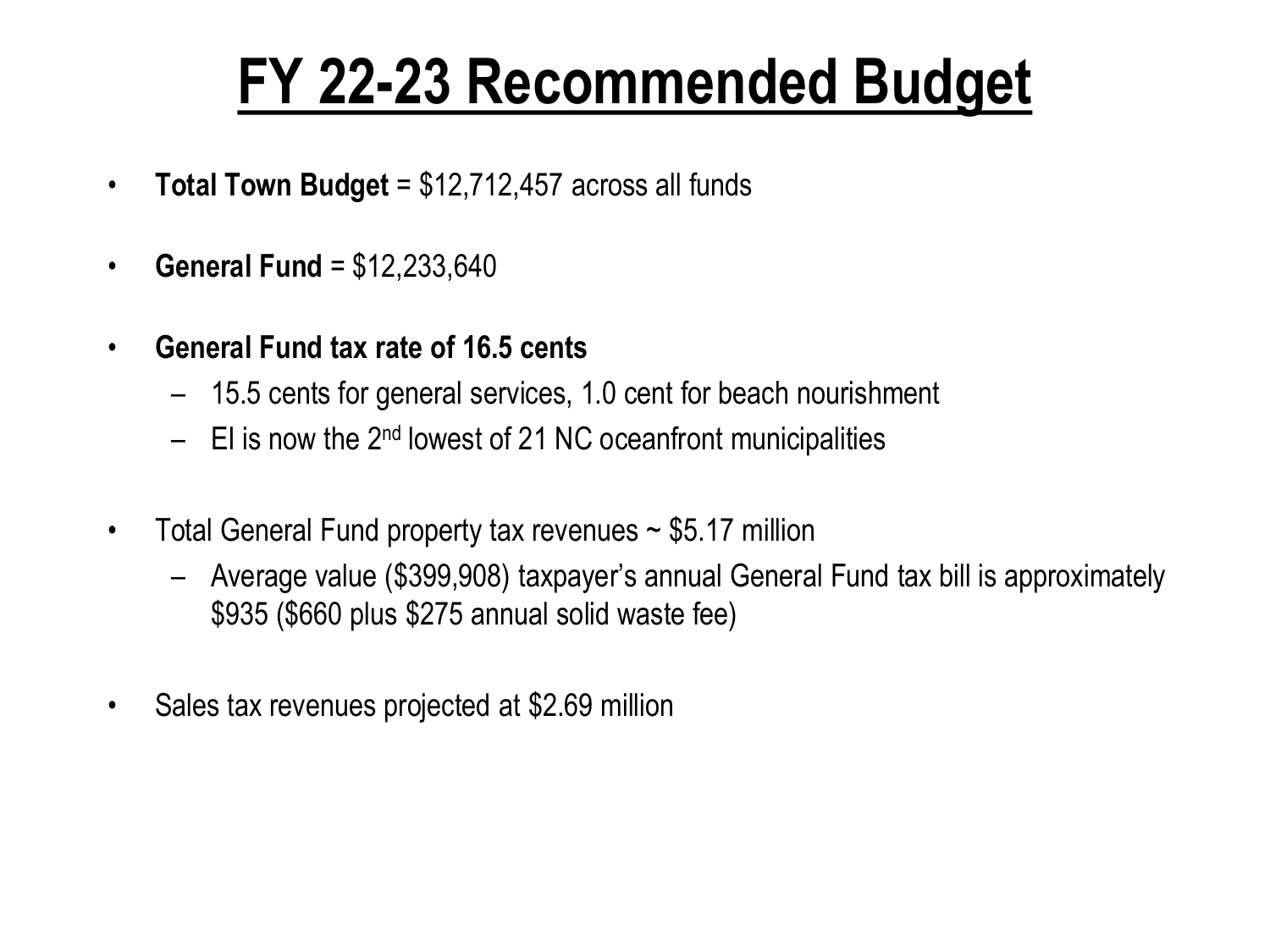- Future Beach Nourishment Fund
	- \$628,159 to be reserved for future nourishment activities
- No change in beach nourishment special district tax rate of 4 cents
	- 1 cent of the overall 16.5 cents will be transferred to Future Beach Nourishment

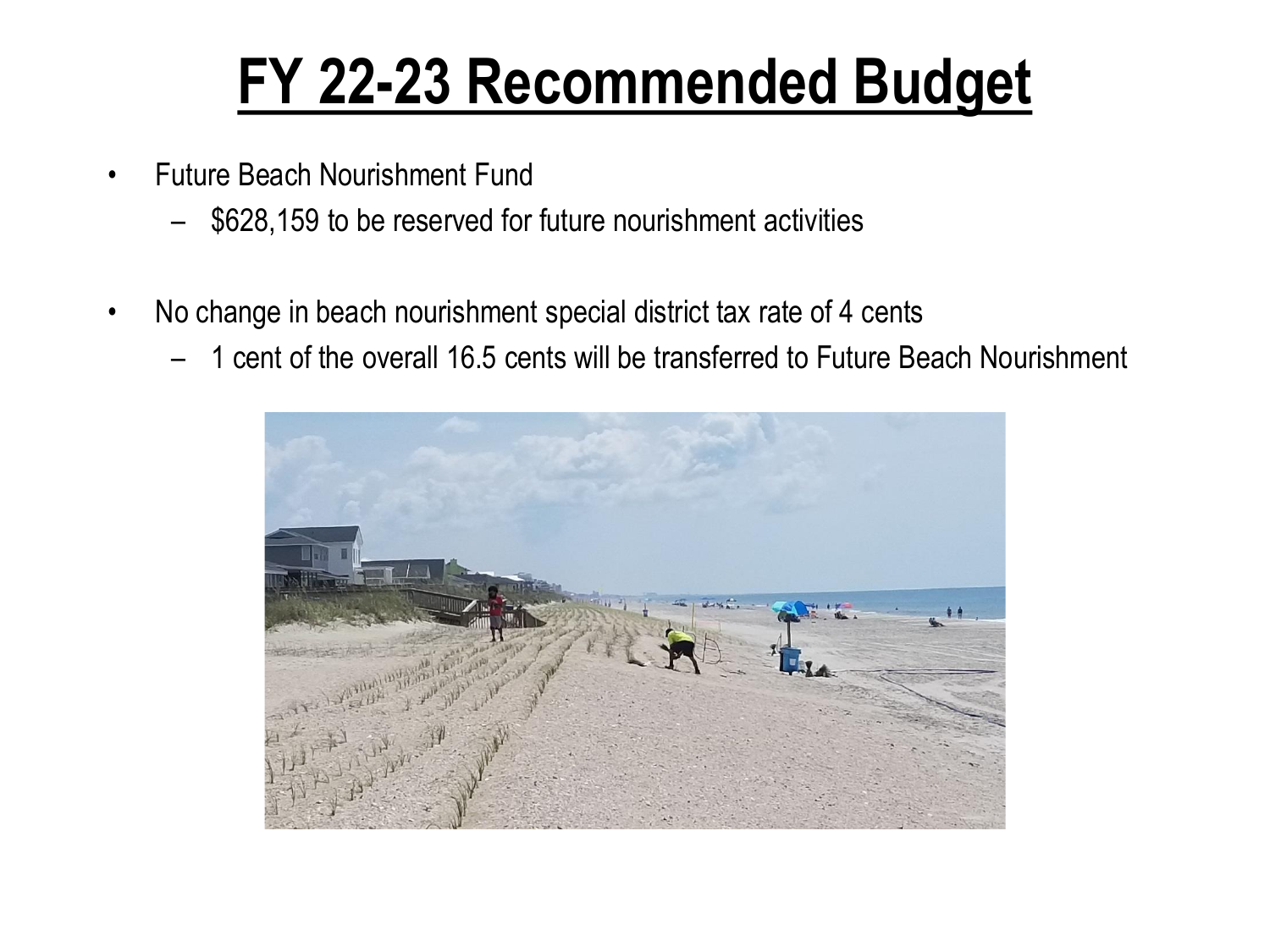- General Fund balance totals
	- Adjusted fund balance projected at nearly \$3.5 million June 30, 2022
	- Nearly 28% of FY 22-23 Recommended Budget
- EMS service fees  $= $235,000$ ; approx. 1/4 of EMS budget
- Golf cart permits = \$120,000 in revenues are anticipated
	- Staff suggests capping the GCAC annual contribution at \$25,000

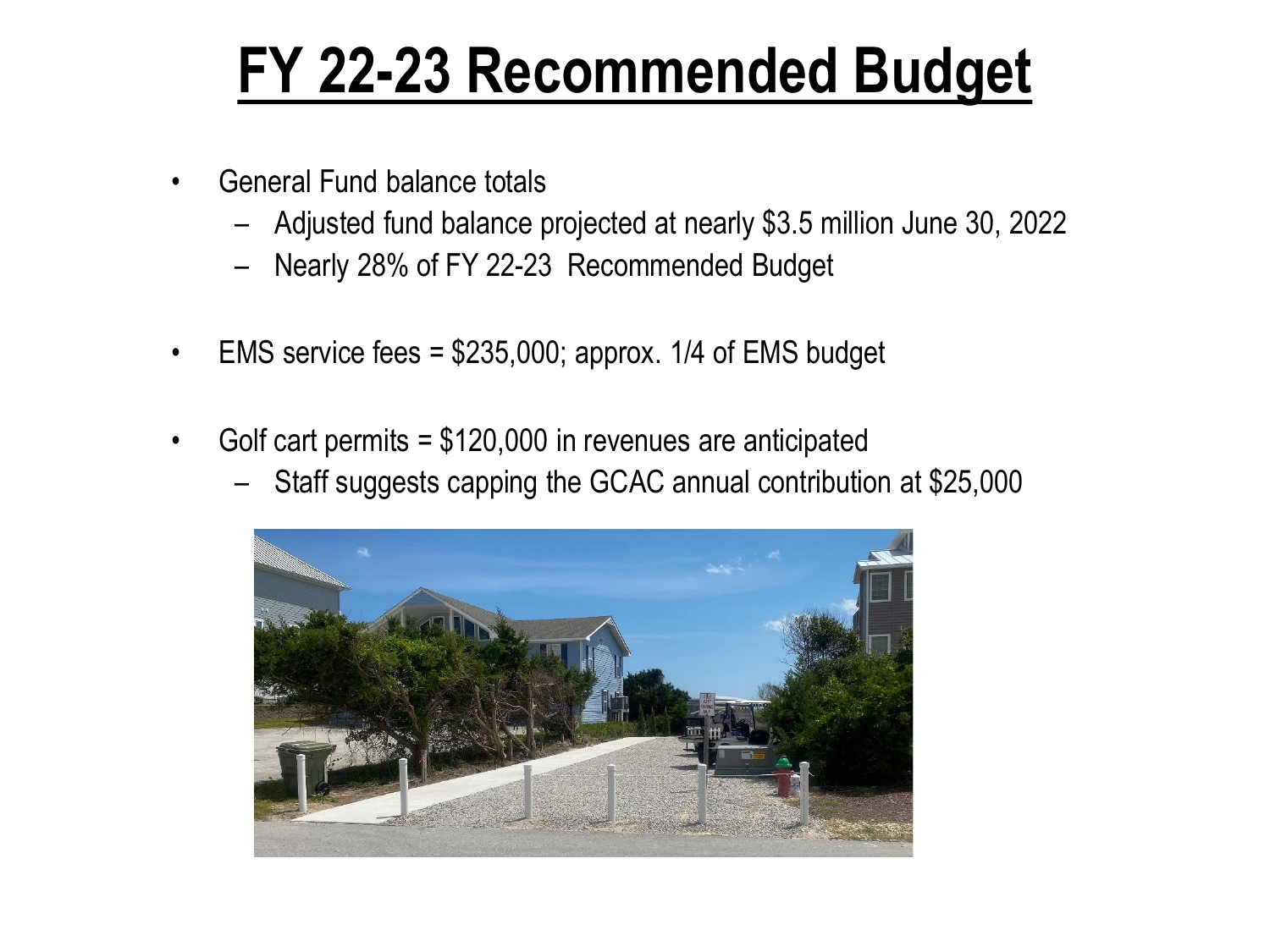# **Budget Perspective – Comparing Costs**

• **With a recommended 16.5-cent General Fund property tax rate, the average-value property owner would pay approximately \$56 of property tax per month to Town of Emerald Isle; less than:**

- Monthly cable bill
- Monthly smartphone bill
- Daily cup of coffee
- Dinner for two at a moderately-priced restaurar
- Movie night out for family of 4
- **Now ½ Tank** of gas for many vehicles

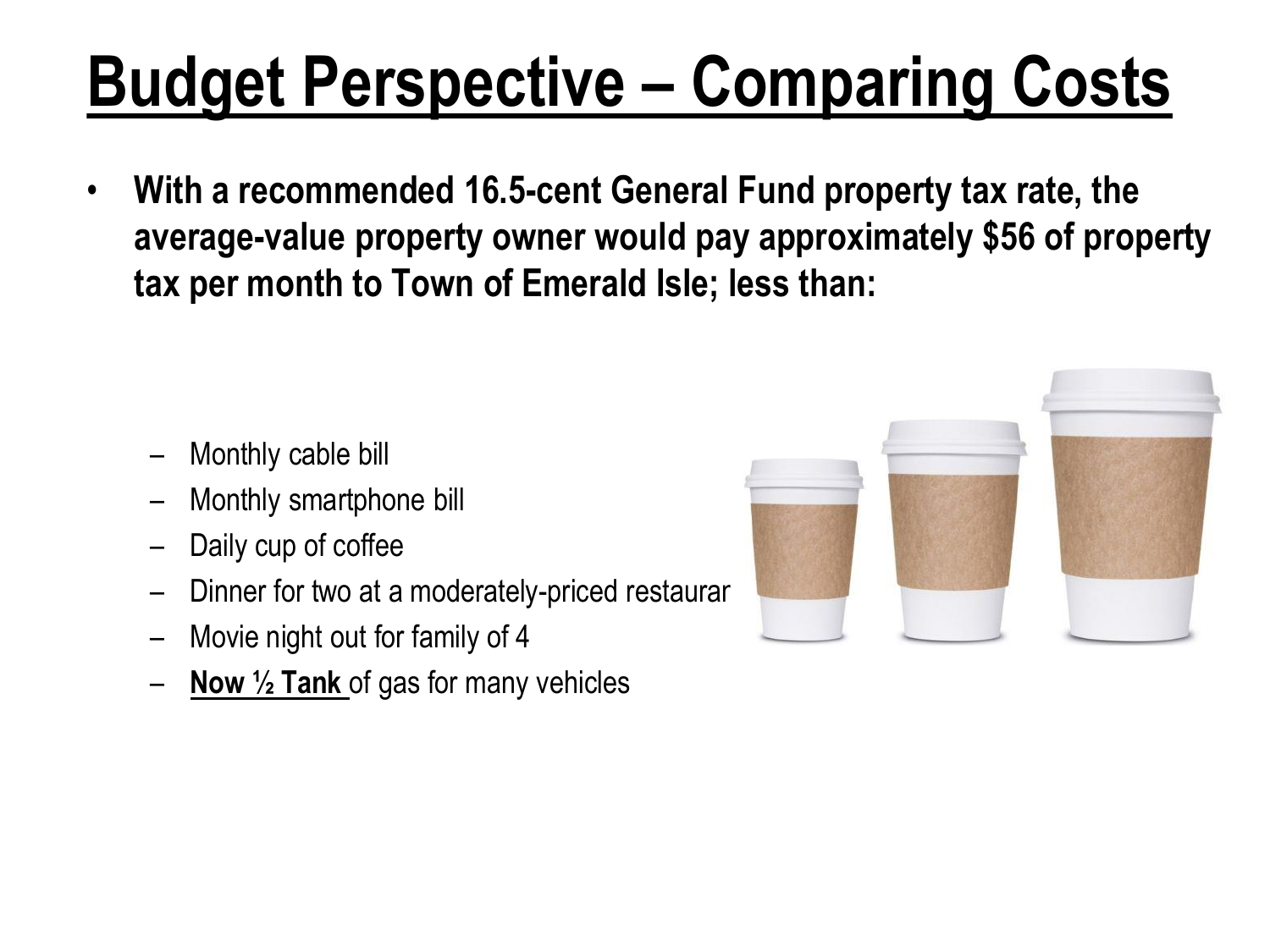## **Budget Perspective – History**

- FY 22-23 Recommended Budget includes 75 FTEs
	- No new positions are being requested this year.
	- We are planning for key retirements including the Public Works Director, Fire Chief and Assistant Fire Chief.
- 2001-2022: The Town has secured more than \$84 million in grants and outside funding sources for beneficial projects, including the recent FEMA allocations for beach nourishment.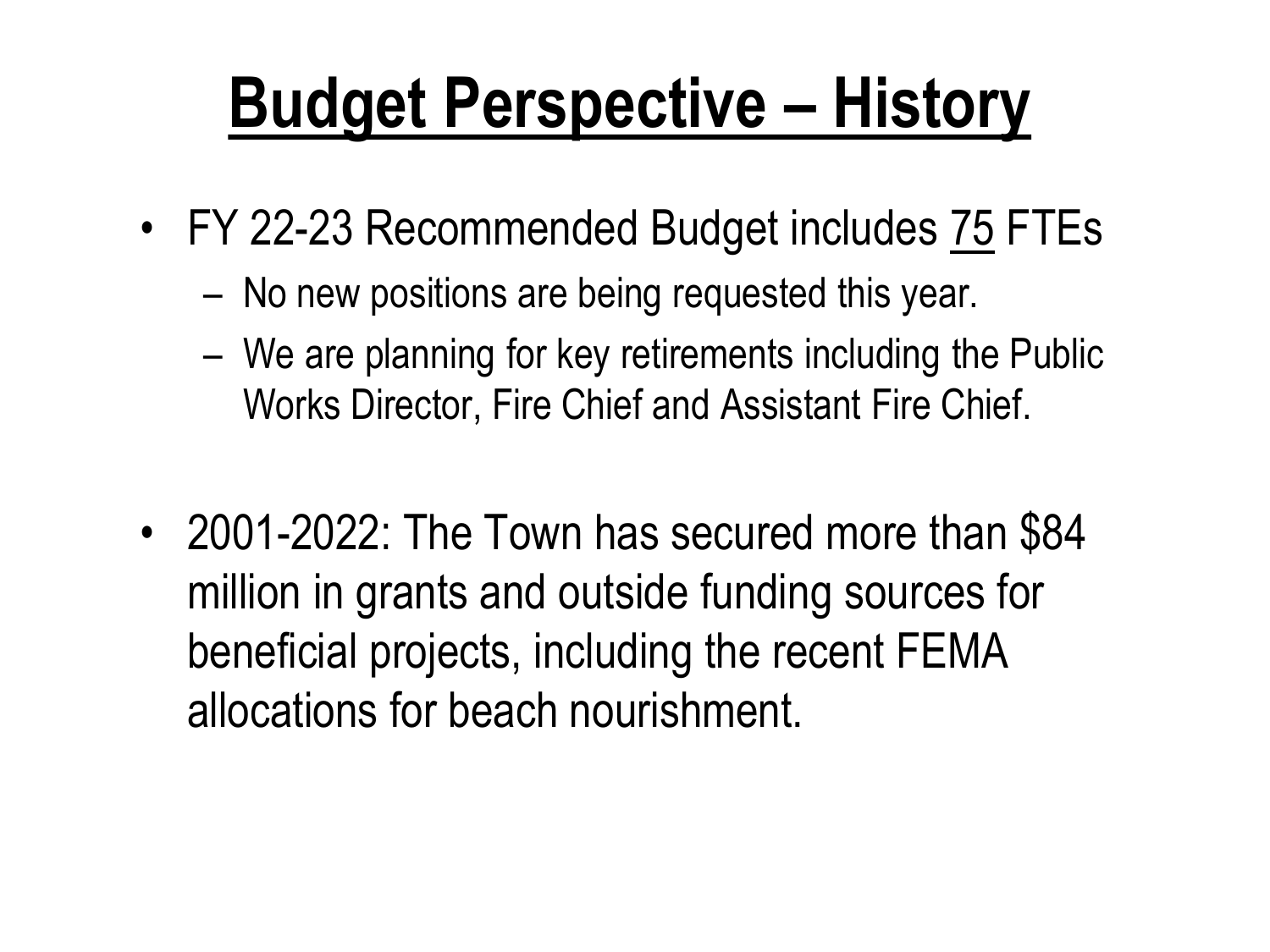#### **Budget Calendar**

- **Budget Workshop** Tuesday, May 17 5:30 PM
	- *The meeting can be canceled if the board desires*
- **Budget Adoption** Tuesday, June 14 6:00 pm (official public hearing)

Other meetings can be held as necessary or desired

Recommended Budget is the Town Manager's recommendation.

The Board of Commissioners can adjust this recommendation in any manner that more clearly reflects the Board's priorities.